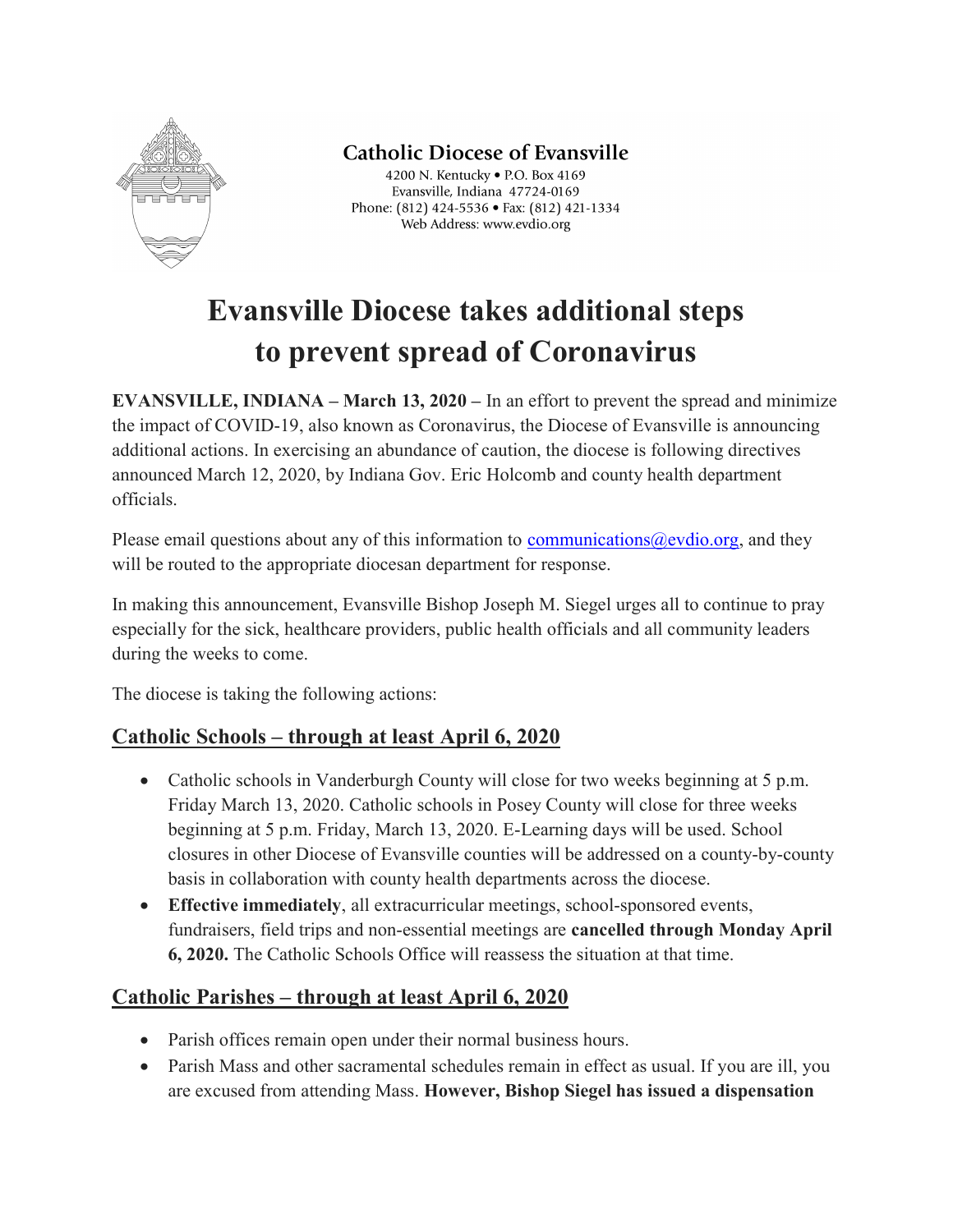from the obligation of Mass attendance on Sundays and Holydays for all the faithful in the diocese and travelers present in the diocese. Members of the faithful who are elderly, particularly those with underlying health conditions, and those with a comprised immune system or who are ill are encouraged to take advantage of this dispensation. Those who take advantage of this dispensation are encouraged to pray at home and/or watch a televised Mass if possible.

- It is strongly recommended that parishes cancel religious education and RCIA classes, youth and young adult ministry events and meetings of parish committees effective immediately on Friday March 13, 2020.
- It is strongly recommended that parishes cancel special events, including those scheduled and/or sponsored by parish ministries, effective immediately on Friday March 13, 2020. Examples include – but are not limited to – meetings of parish committees, parish fish fries and other fundraisers. NOTE – On March 12, 2020, Gov. Holcomb announced the immediate cancellation of all non-essential gatherings larger than 250 people, statewide.
- All parish events listed above are to be cancelled without exception effective at 8 a.m. local time on Monday March 16, 2020. To reiterate, these include – but are not limited to – religious education and RCIA classes, youth and young adult ministry events, meetings of parish committees, parish fish fries and other fundraisers.
- External events scheduled to be held in parish facilities (e.g. parish halls, school gymnasiums, etc.) should be evaluated on a case-by-case basis. Parishes should not commit to additional such events through April 6, 2020, when the situation will be reassessed. NOTE – On March 12, 2020, Gov. Holcomb announced the immediate cancellation of all non-essential gatherings larger than 250 people, statewide.

## Diocesan Offices and Events – through at least April 6, 2020

- Diocesan offices remain open.
- Effective immediately, all non-essential travel by diocesan staff is cancelled.
- The St. Maria Goretti Youth Distinction Mass and Honors, scheduled for 1 p.m. CDT on Sunday March 15 at St. Benedict Cathedral in Evansville, has been cancelled. The Office of Youth and Young Adult Ministry will work with parishes to facilitate appropriate ceremonies to present awards to honorees. The Message will publish a story on the honorees in the March 20 issue.
- Meetings of diocesan committees and other groups scheduled for the Catholic Center and/or Sarto Retreat House are cancelled.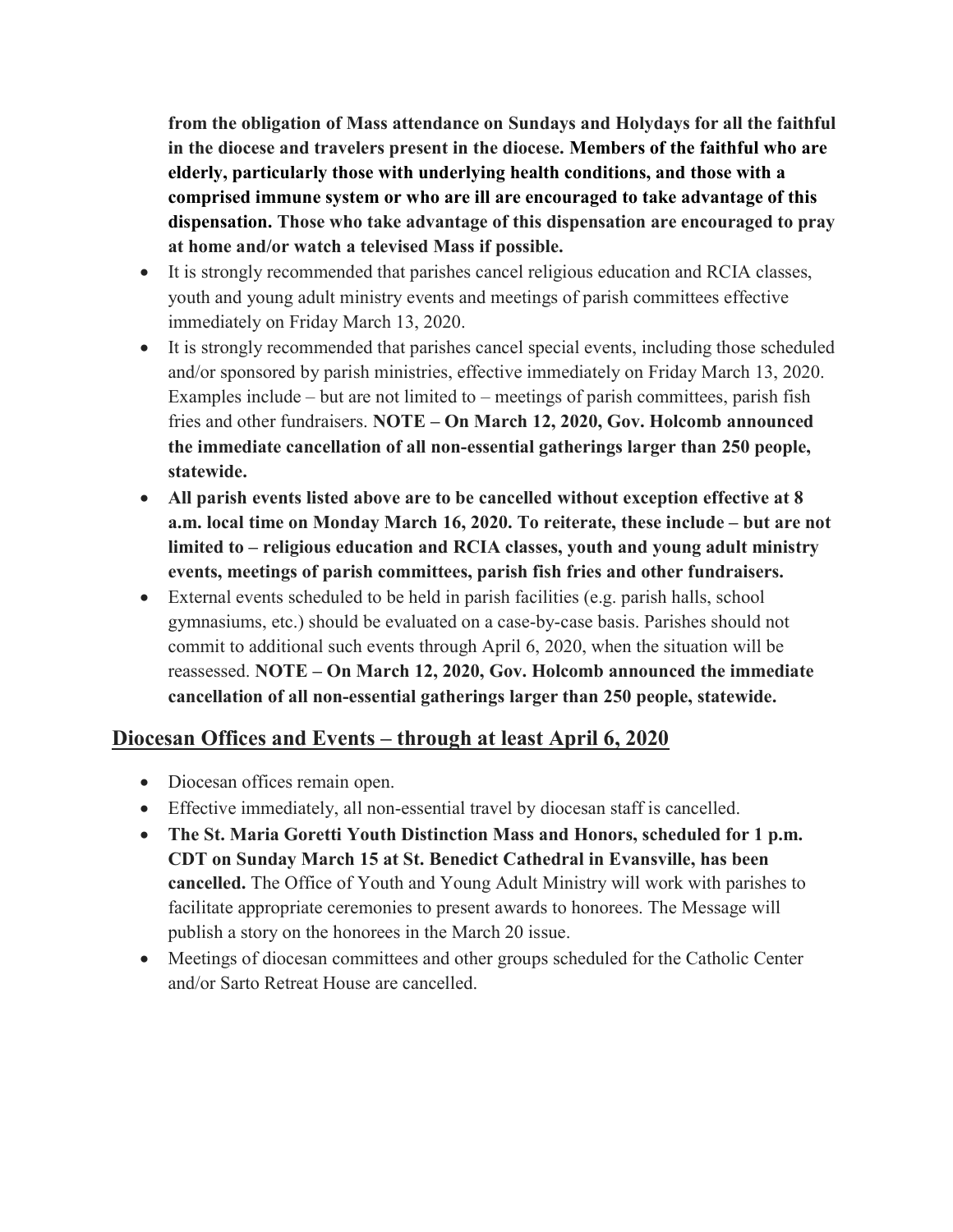## Additional Background

In a follow-up to guidelines related to preventing the spread of the flu provided on Jan. 8 to priests and deacons of the diocese, the Office of Worship issued a letters on March 9 and March 13 with the following information:

In light of the growing concerns due to the spread of the coronavirus to the state, as well as the continued presence of influenza, and following practices recommended by local health officials, here is our updated position as well as some suggestions/best practices:

#### NEW (March 13 update) – During all Masses:

- Refrain from holding hands during the Lord's Prayer.
- All Ministers of Holy Communion should refrain from touching those who approach them in the Communion procession.
	- o Example laying a hand on a child who is not receiving Communion
- Given the frequency of direct contact with saliva in the distribution of Holy Communion on the tongue, strongly encourage the faithful to receive Holy Communion reverently in open hands for the time being.
- Remove Holy Water from the church door fonts.
	- o Holy water can and should be made available for the faithful to take home for their own use.

#### NEW (March 13 update) – Pastoral Care of the Sick/Homebound

- It is up to the discretion of each pastor/parish as to how to best minister to those in hospitals, nursing homes, or the homebound in their parish.
- Protocols established by hospitals and nursing homes should be followed.
- While it may be necessary to limit or temporarily suspend routine visits to the homebound or nursing homes, every effort should be made to provide the sacrament of the Anointing of the Sick as well as viaticum for those who are in need.

#### Continued (March 9 update):

- Holy Communion from the chalice and the Sign of Peace are to be suspended immediately at all public Masses (both Sunday/holy day and weekday/school Masses) until further notice.
	- o While both of these practices are normally encouraged (especially Communion from the chalice) at Mass, the current status of the flu and the coronavirus warrants such an action.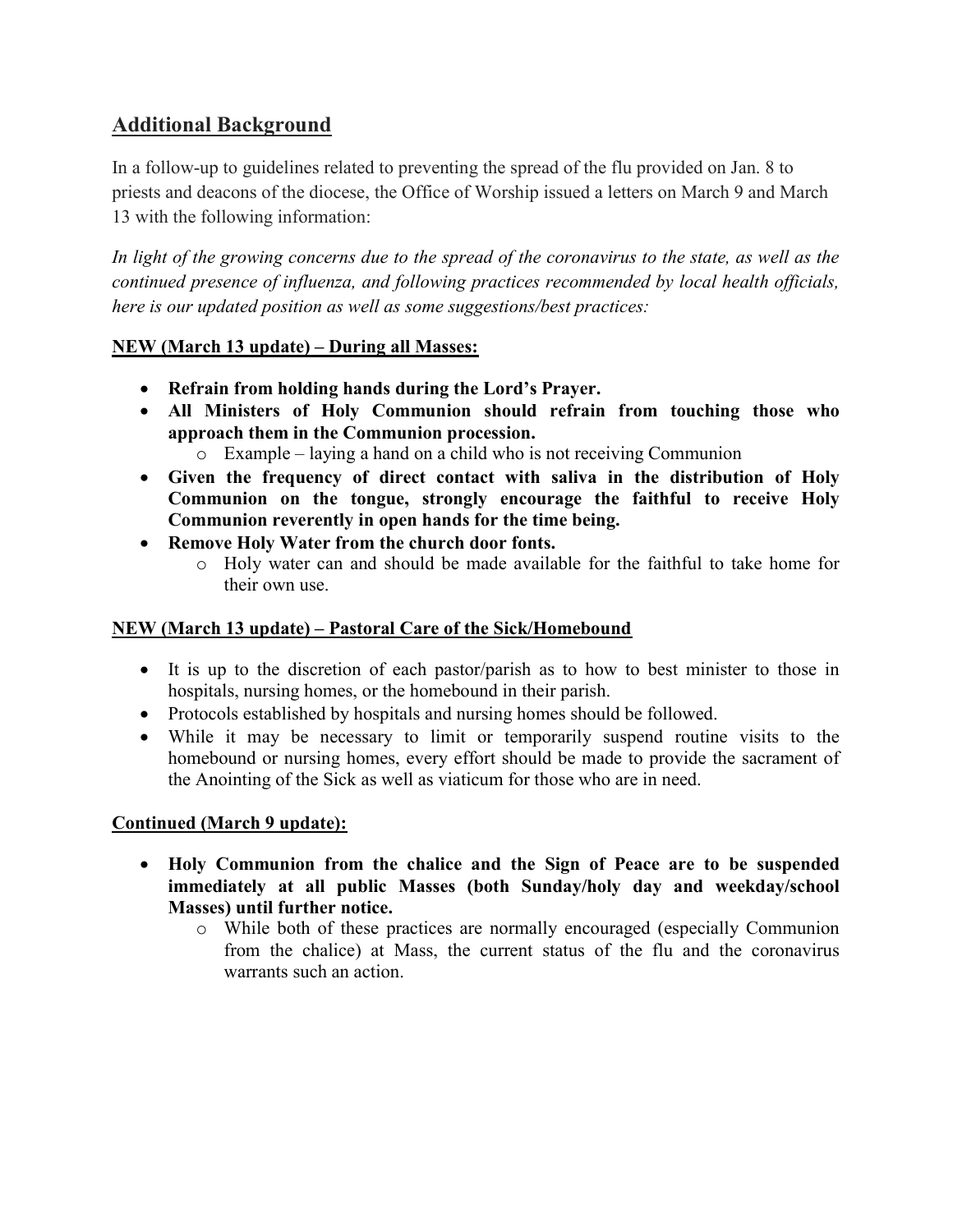#### Continued Best Practices

- Respectfully, but repeatedly, remind people (before Mass, in the bulletin, etc.) that if they are feeling ill, they should stay home to avoid spreading the disease (this is good advice year-round).
- Respectfully, but repeatedly, assure the faithful that if they are sick or are experiencing symptoms of sickness they are not obliged to attend Mass, and even that out of charity they ought not to attend.
- Priests, deacons, and extraordinary ministers of Holy Communion are urged to practice good hygiene, washing their hands before Mass begins, or using an alcohol based antibacterial solution.
- Churches may want to consider offering hand sanitizer at the entrances to help limit the spread of the virus.
- Limit other opportunities for physical contact before, during and after Mass (example greeters should not shake hands with people as they enter or leave church).
- Vaccinations, good hygiene, avoiding sick people, and staying home if you are sick are the best ways to avoid transmitting the virus.

The local health department will let us know if further actions need to be taken, and then you will be notified as quickly as possible.

The Catholic Schools Office has shared the following information with students and teachers:

The Catholic Schools Office reminds teachers and students of the following preventive measures:

- Wash your hands often with soap and water for at least 20 seconds.
- If soap and water are not available, use an alcohol-based hand sanitizer.
- Avoid touching your eyes, nose, and mouth with unwashed hands.
- Avoid close contact with people who are sick.
- Stay home when you are sick.
- Cover your cough or sneeze with a tissue, then throw the tissue in the trash.
- Clean and disinfect frequently touched objects and surfaces.

### The safety of students, faculty and staff is the Catholic Schools Office's first priority. The office will continue to update schools as necessary.

In addition to these steps, the diocese – including the Catholic Schools Office – recommends that people across the diocese follow the recommendations of their local health departments regarding additional precautions in their areas. The diocese also recommends following the general guidelines issued by the U.S. Centers for Disease Control. The CDC provides the